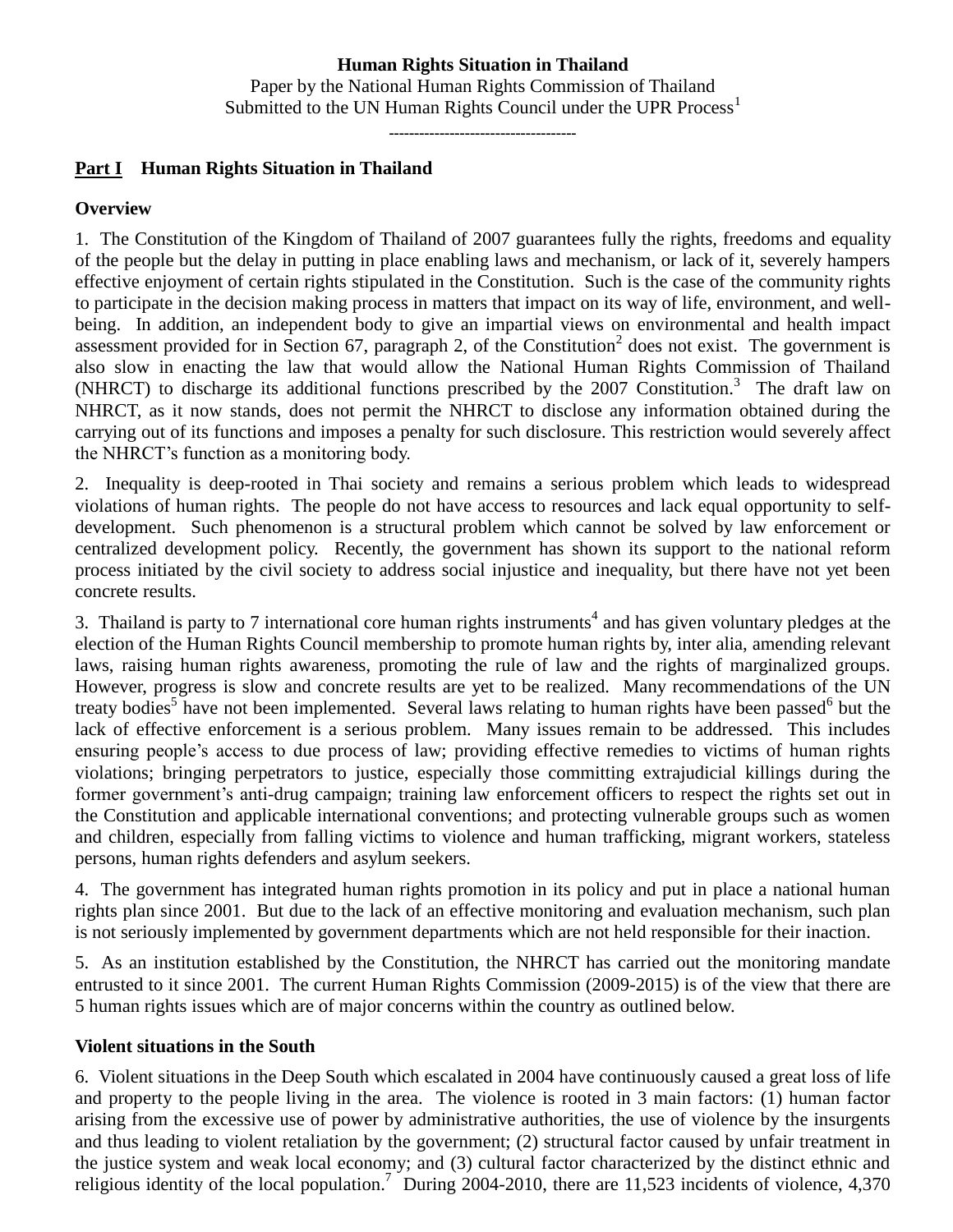deaths and 7,136 injuries in total.<sup>8</sup> Those affected from violence include the local people, Buddhists and Muslims alike, as well as government authorities, both civil and military personnel.

7. In its attempt to control the situation and ensure security to the people, the government declared 3 special laws in the affected area namely (1) the Martial Law 1914, (2) the Emergency Decree 2005, and (3) the Internal Security Act 2008. However, the enforcement of such laws over a long period of time has given rise to human rights violations as these laws have vested authorities with exceptional power without safeguard against possible abuse. Under these laws, authorities have the power to detain a person for interrogation for a longer period than provided for in the Criminal Procedure Code without disclosing the place of detention, detainees are denied access to family members, the detention and treatment of juvenile persons below the age of 18 years are not in accordance with international standards, and officials are immune from civil and criminal liabilities for human rights abuses committed under these laws.<sup>9</sup>

8. The NHRCT has received many complaints regarding unfair treatment relating to arrests and detention, excessive use of force, torture and enforced disappearances. In 2010 alone, the NHRCT received 15 complaints of torture. Other important cases of human rights violation in the Deep South which have yet to be concluded are the disappearance of Somchai Neelapaijit, a Muslim lawyer, the violent incidents at Krue Se Mosque and Tak Bai District in 2004, and the torture to death of Yapha Kaseng in 2008. The judicial process is usually slow and perpetrators are rarely brought to justice.<sup>10</sup>

9. The NHRCT is of the view that the enforcement of special laws is a contributing factor to violence in the South. It thus supports the lifting of the Emergency Decree in Songkhla Province and in Mae Lan District of Pattani Province. It hopes that the government would lift the state of emergency in other areas and apply special laws strictly only when circumstances really warrant.

#### **Political Demonstrations**

10. The right of peaceful assembly without arms is guaranteed in Section 63 of the 2007 Constitution. The restriction of such right can only be imposed by virtue of law specifically enacted for the purpose of securing public convenience in the use of public places. In general, Thai people can exercise their right to peaceful assembly for various purposes, including for protesting against government policy on specific issues and demanding the government to address their grievances.<sup>11</sup>

11. During 2009-2010, the United Front for Democracy against Dictatorship (UDD) staged political demonstrations with reports of alleged violence and violations of laws including blockade of various places, obstruction of roads, armed raid into a hospital, incitement of hatred, and threat to use of violence. The government declared the state of emergency in Bangkok and several other provinces<sup>12</sup> where UDD members took to the streets to give authorities more power to maintain public order. The government announced that they would use step-by-step measures to control and disperse the crowd. However, clashes between the protestors and security forces were inevitable. The situation was further complicated as an unidentified armed group took advantage of the turmoil. There were extrajudicial killings and use of heavy arms and arson attacks resulting in a large number of casualties and severe damage to property. The incident is still under investigation and relating details and causes of human rights violations have yet to be established by relevant bodies and mechanism.

12. The declaration of state of emergency imposed restriction on certain rights. Although this is permissible in international practice, the NHRCT is concerned that protection of certain rights relating to due process of law may not be in accordance with international standards, such as the tracking of political suspects who were later arrested and charged with serious criminal offences. The NHRCT has coordinated with all parties concerned, including relevant government agencies, to ensure that detainees have access to due process of law, especially the right to provisional release before and during trial. However, some detainees are still denied their basic rights and are not treated in due process of law.

13. The enforcement of special laws also imposes restriction on the freedom of expression. Law enforcement officers use the Criminal Code and Computer Crimes Act of 2007 to curb information in printed media. They also closed down many websites and local community radio stations for security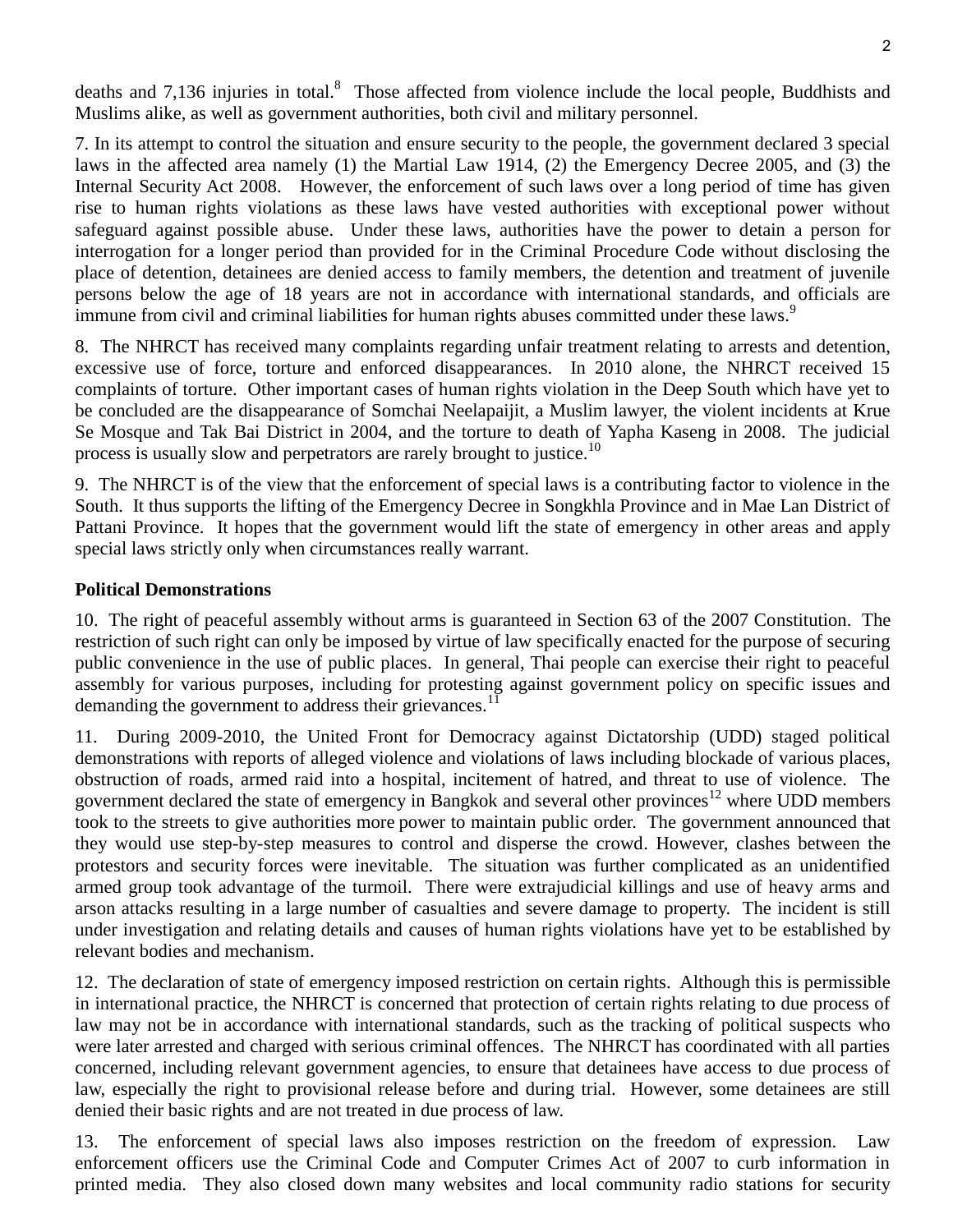reasons.<sup>13</sup> Several arrests were made and cases filed with the court but details were not disclosed to the public. The government's attempt to control information based on broad and vague security reason, the exercise of discretionary power by competent authorities under the above-mentioned laws without clear and specific guidelines, and the charge of serious offences disproportionate with the gravity of the crime committed, especially in the case of lese-majeste, have created an atmosphere not conducive to free expression of opinions. The media people thus revert to self-censorship. In addition, such laws are used against people with different political opinion.

14. The initiative to enact a law to lay down rules for a public gathering in accordance with the purpose of the Constitution can serve as a tool to create a balance between the need to guarantee the right to peaceful assembly and freedom of expression and association with others, and the duty of state to maintain public order and protect the rights of others. But contrary to the purpose of the Constitution, the current draft law on public assembly proposed by the government seeks to control the gathering rather than guarantee and protect the right to peaceful assembly without arms.

### **The Community Rights and the Equitable and Sustainable Management of Natural Resources, Environment and Land**

15. The 2007 Constitution guarantees the right of a community to participate with the state in the management, preservation, and exploitation of natural resources and the environment to ensure their sustainable livelihood. The Community Rights are especially important for Thai people living in the rural area because the government's exploitation of natural resources has usually created negative impacts on the way of life of the local people. There are conflicts arising from the government's declaration of natural reserves overlapping the forest areas which have long been utilized and managed by local communities. A similar problem is caused by the issuance of land utilization certificate to some government departments and individuals which fall in the areas that have been occupied by local people. The government's policy that puts too much emphasis on stimulating economic growth has also adversely affected the environment, way of life, health and well-being of the people and their community in the industrial zones and the areas where state mega projects are implemented.<sup>14</sup>

16. The Constitution fully guarantees the community rights and stipulates that state and the private sector have to undertake a process whereby the community rights, such as the rights to have access to information and to participate in the environment and health impact assessment of a project that might affect the community, can be protected. The government, however, has not taken any action to give effect to these rights. This is the case with the Mab Ta Pud community which has been severely affected by industrial pollution for a protracted period. Without a proper mechanism to protect the community rights, the problem has deteriorated and a Committee to Solve the Problem Relating to the Implementation of Section 67, Paragraph 2, of the Constitution, composed of representatives of relevant government departments, the private sector, the affected community members and the academia, has to be set up on an ad hoc basis to allow all stakeholders to work together to find appropriate solutions to the problem. The government, however, did not honour the Committee's recommendations and the Mab Ta Pud people had to file a complaint with the NHRCT. Community leaders who rally against large industrial projects often face a life threatening situation, some of them having been killed while the culprits have not been prosecuted.

# **Human Trafficking**

17. The different level of economic development between Thailand and her neighbours has caused many women, children and workers to migrate to Thailand through the common borders to seek better economic opportunities. Many of them have fallen victims to human trafficking. Women and children from poor families and of ethnic origins in Thailand are also lured into sex trade in the country or abroad. In 2008, the Prevention and Suppression of Human Trafficking Act was passed to serve as an important tool to combat human trafficking. There are reports of 137 cases filed under this law during 2008-2009.<sup>15</sup> The government has adopted several measures to tackle the problem including the implementation of an action plan and the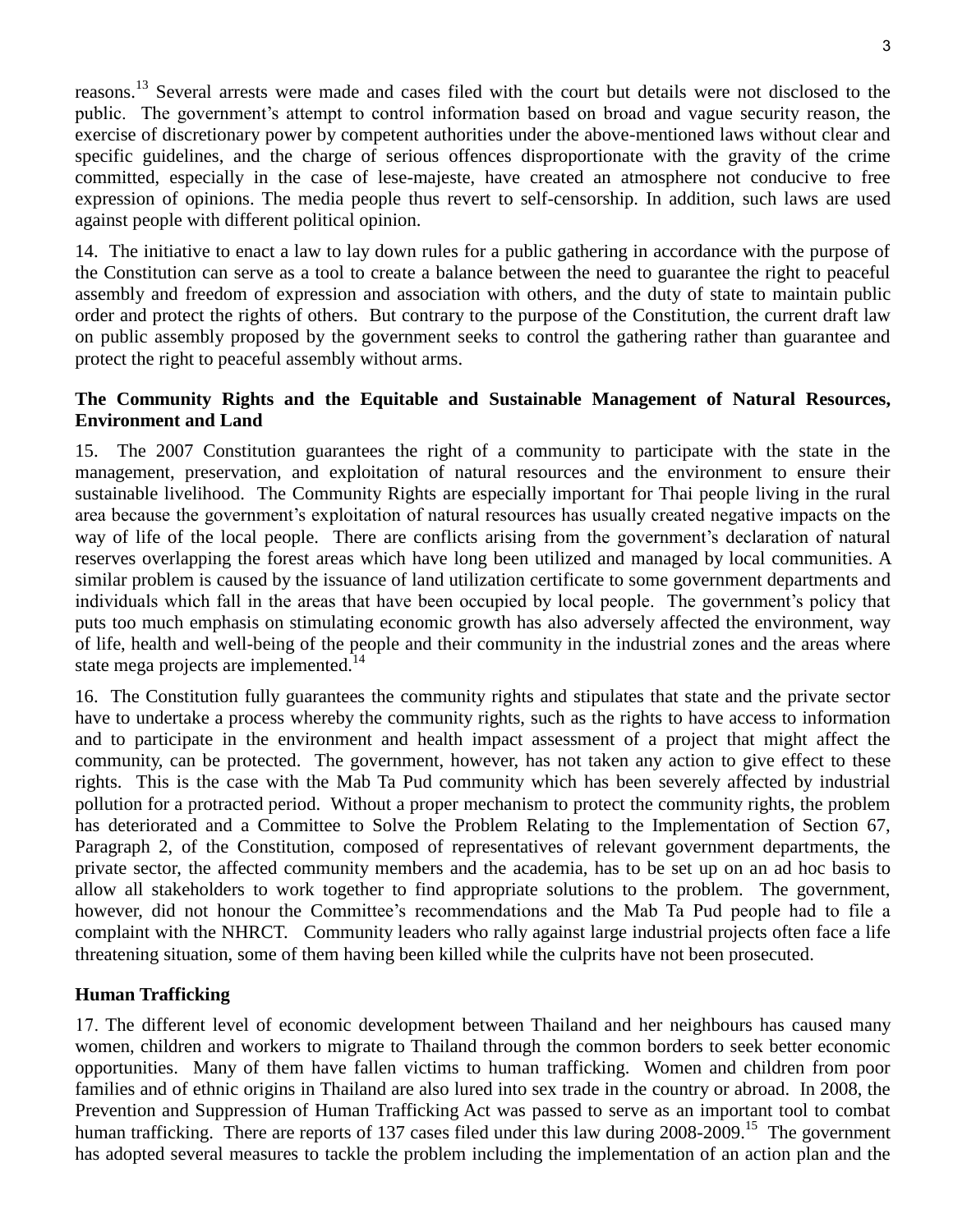setting up of a coordinating mechanism at national level and cooperation with neighbouring countries. But problem persists with reports of corruption among officials and inability to prosecute traffickers.

18. Human trafficking for the purpose of labour exploitation involves illegal migrant workers from Myanmar, Cambodia and Laos which are estimated about 2 million.<sup>16</sup> Many of these workers are taken advantage of by recruiters both in the country of origin and destination country and are at risk of having their rights violated both by employers and authorities. They are usually mistreated when arrested, and are often denied their basic labour right to fair wage, freedom to travel, right to decent living and safe working condition and access to health care. The government has adopted a more open door policy to manage rather than reject migrant workers through a registration process and allow them to work temporarily in the country.<sup>17</sup> It has also introduced, in cooperation with neighbouring countries, a nationality verification process with a view to bringing migrant workers into the proper employment system which will entitle them to protection under the law. Nevertheless, not all migrant workers have come forward to register and have their nationality verified. This group of workers, together with family members of migrant workers, registered and unregistered alike, has no legal protection. There were cases of pregnant migrant women being deported. The government should ensure that their basic human rights are respected.

#### **Problem on Status and Rights of Stateless Persons, Refugees, Former Displaced Thai Citizens, and Asylum Seekers**

19. Thailand has a population who are either stateless or do not have legal status and are deprived of basic human rights. The government's policy to deal with this issue is encapsulated in the Strategy to Address Problems Relating to the Status and Rights of Persons adopted in 2005. Although relevant laws have been amended, there is not much progress in the naturalization of ethnic groups in the North and former Indochinese refugees in the Northeast. In addition, former displaced Thai citizens who have not reacquired their Thai nationality are unable to enjoy such rights as the right to freedom to travel freely, right to work, right to education and right to health care.

20. The sporadic fightings between Myanmar government forces and ethnic groups near Thai-Myanmar borders have caused people fleeing into Thailand. The Thai government has provided them with temporary refuge and humanitarian assistance before sending them back home after the situation calms down. However, there are several reports of displaced villagers being returned to Myanmar despite unsafe conditions at home. The problem of asylum seekers of ethnic origins has become complicated as some of them are also economic migrants. In that case, they are usually treated as aliens illegally entering the country and are subject to deportation. The Rohingyas fall into this category. Recently, a number of Rohaingyas have illegally entered Thai waters in small boats. Some of them were pushed back into the open seas although their lives were at risk.

#### **Part II Recommendations**

21. The government should reform the justice system to restore people's confidence, including by pressing for a body to review laws and the administration of justice system ranging from the police, the prosecutors, the court and the corrections department, in accordance with the objectives of the Constitution. The government should also promote Restorative Justice, and further develop the community justice system to all over the country.

22. The government should revoke special laws in the southern border provinces. Should it deem such laws are necessary, clear explanation must be given to the public. There should be guidelines for law enforcement officers that are in accordance with international standards (such as procedures regarding search, arrest, detention, questioning and investigation). Officers should be trained to respect human rights and a safeguard mechanism should be put in place to check against possible abuse.<sup>18</sup>

23. The government must ensure indiscriminate law enforcement. State officials who commit an offence must be prosecuted to prevent culture of impunity. Remedies should be provided to victims timely and adequately without discrimination. The government should expedite the amendment of relevant laws to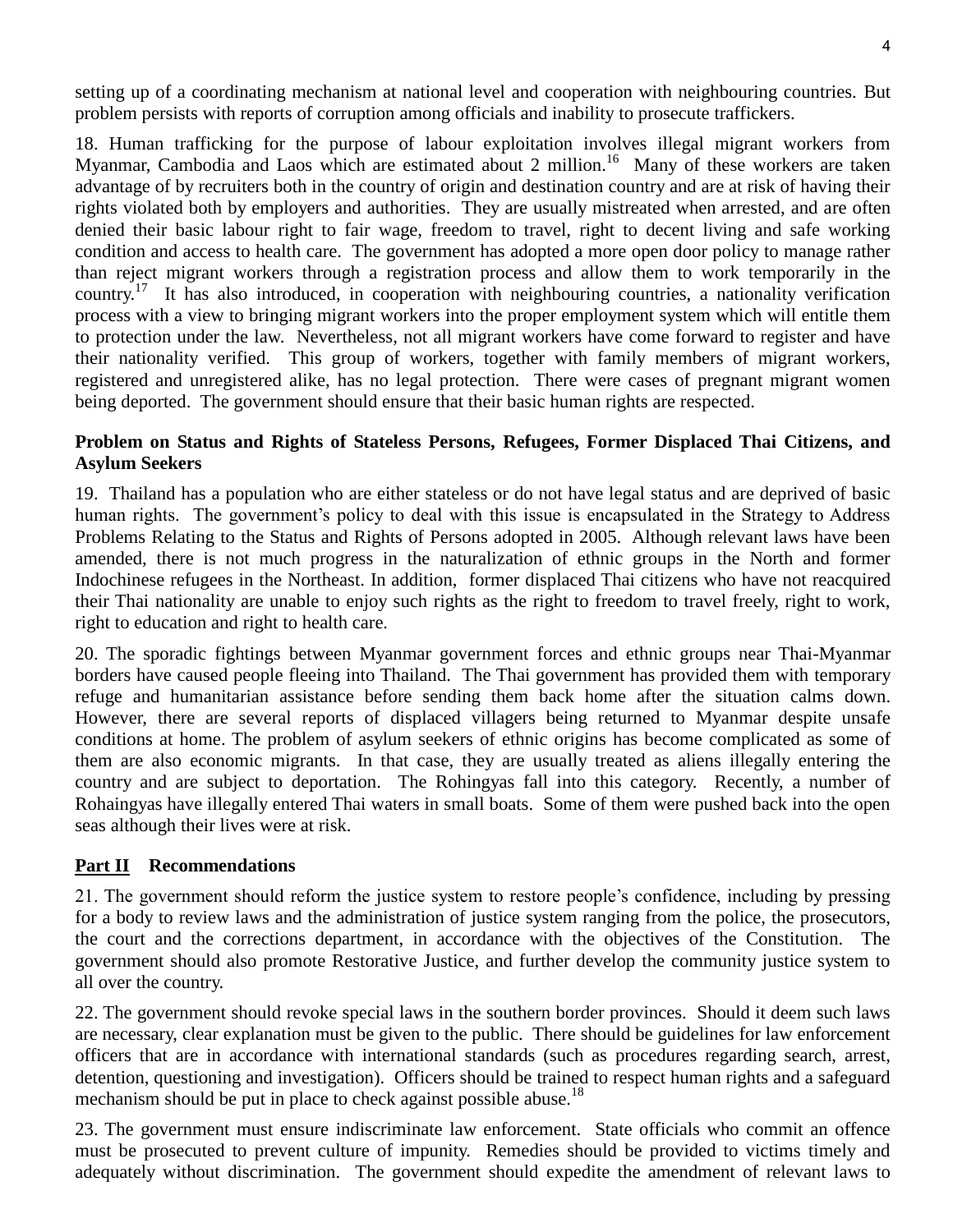fully comply with its obligations under the Convention against Torture and Other Cruel, Inhuman and Degrading Treatment or Punishment. It should become party to the Convention for the Protection of All Persons from Enforced Disappearances.

24. The government must provide information and render full cooperation to those bodies responsible for investigating and establishing facts about the incidents relating to past political demonstrations.

25. The government must review the draft law on public assembly which runs counter to the objectives of the Constitution. The draft law should be amended to promote and protect the exercise of the rights to peaceful assembly without arms as guaranteed in Section 63 of the Constitution. The use of special laws in time of public demonstration must be applied strictly and only when circumstances warrant. There must be clear guidelines governing the use of power under such special laws for law enforcement officers.<sup>19</sup>

26. The government must adhere strictly to the provisions of the Constitution in guaranteeing the freedom of expression of the media and the people. It must not act or allow others to act, directly or indirectly, in ways that impede access to information, or interfere with or violate the right to freedom of expression of the media and the people. The government must expeditiously carry out media reform in accordance with the objectives of the Constitution giving utmost importance to the interest of the general public.

27. The government must undertake necessary actions to give effect to the community rights set out in Sections 66 and 67 of the Constitution.<sup>20</sup> It must speedily solve the problems arising from violations of such rights and provide remedies to the affected people. The government should also review its policy relating to land utilization and the expansion of natural reserve areas with meaningful participation of the people according to Section 87 of the Constitution. $^{21}$ 

28. In formulating a development policy, the government must try to achieve a balance between a local economy based on local culture, access to natural resources as well as environment and large-scaled industrial investment and economy. The government should review implementation of mega projects that adversely affect the environment, the way of life and health of the local people.

29. The government should ensure that the Prevention and Suppression of Human Trafficking Law is enforced effectively, especially the prosecution of traffickers and appropriate protection of women and children who are victims of trafficking. The government should ensure the protection of rights of registered migrant workers according to relevant laws and expedite the process of ratifying the ILO Conventions no. 87 (Freedom of Association and Protection of the Right to Organize) and no. 98 (Right to Organize and Collective Bargaining).<sup>22</sup> It should treat those migrant workers who have not yet acquired appropriate legal status with respect of human dignity and taking into account the basic principles of human rights.

30. The government should accelerate the implementation of its 2005 Strategy to Address Problems Relating to the Status and Rights of Persons so that stateless persons are accorded Thai nationality or other appropriate legal status. It should also reinstitute Thai nationality to former displaced Thai citizens and ensure that their basic rights are accorded.

31. The NHRCT commends the government for long providing temporary shelter and humanitarian assistance to Myanmar asylum seekers. In sending these asylum seekers back homes, however, the government must comply with the international human rights principle of "non refoulement" by not forcing their return if there are reasonable grounds to believe that their lives would be in danger.

32. The NHRCT fully supports the national reform process initiated by the civil society to address social inequalities and bring about a just society for all. The government must seriously support this process in a sustained manner, giving priority to the issues of land reform, tax system reform, justice system reform, educational system reform, welfare society system, the media reform, and the decentralization of power to local communities. The national reform process would bring about more respect of human rights and human dignity in Thai society at large.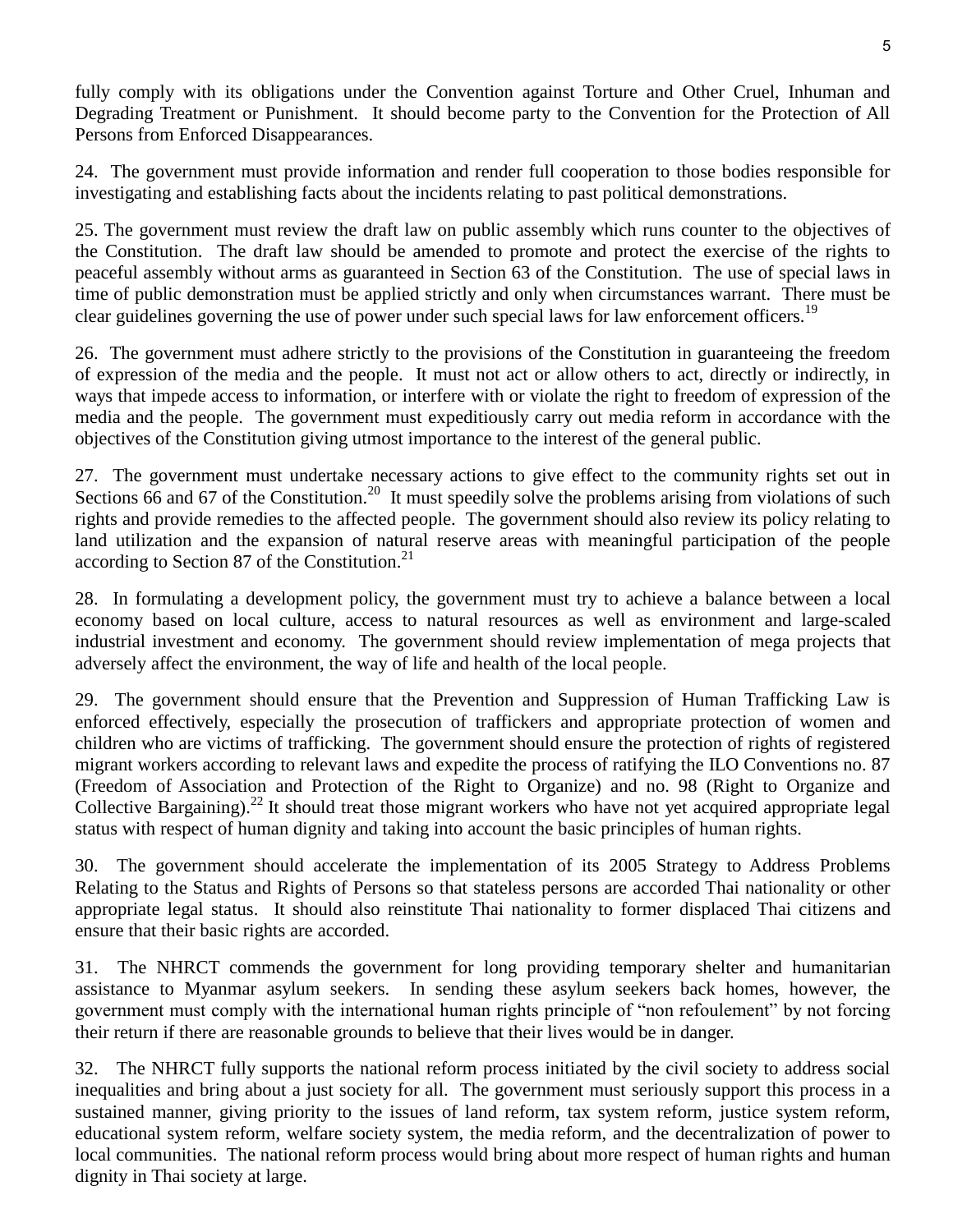#### **Notes**

 $1$  This report is submitted to the UN Human Rights Council Working Group for its review of human rights situation in Thailand under the Universal Periodic Review process to be held in October 2011. The National Human Rights Commission of Thailand (NHRCT) made available the draft report on its website at [www.nhrc.or.th](http://www.nhrc.or.th/) to receive views and comments from the general public. The NHRCT also organized a hearing forum attended by various stakeholders, especially civil society groups, on 1 March 2011. The summary of the hearing forum appears in the annex to this report.

<sup>2</sup> Section 67, paragraph 2, of the Constitution stipulates that any project or activity which may seriously affect the quality of the environment, natural resources and biological diversity shall not be permitted, unless its impacts on the quality of the environment and on health of the people in the communities have been studied and evaluated and consultation with the public and interested parties have been organised, and opinions of an independent organization … have been obtained prior to the operation of such project or activity

<sup>3</sup> The National Human Rights Commission of Thailand (NHRCT) is an independent institution created by the Constitution of the Kingdom of Thailand of 1997. Its main functions were to monitor human rights situation in the country, receive complaints on human rights violations, promote human rights awareness and education, and make recommendations to the parliament and government on ways to ensure better promotion and protection of human rights. The new Constitution adopted in 2007 gives the NHRCT additional function of filing cases with the Constitutional Court, the Administrative Court and the Court of Justice to redress the

<sup>4</sup> Thailand is party to 7 out of 9 International core human rights instruments. They are: the International Covenant on Civil and Political Rights; the International Covenant on Economic, Social and Cultural Rights; the Convention on the Elimination of All Forms of Discrimination against Women and its Optional Protocol; the Convention on the Rights of the Child and its 2 Optional Protocols; the International Convention on the Elimination of All Forms of Racial Discrimination; the Convention against Torture and Other Cruel, Inhuman or Degrading Treatment or Punishment; and the Convention on the Rights of Persons with Disabilities.

 $<sup>5</sup>$  This refers to the concluding observations of the 3 treaty bodies to which Thailand submitted its periodic reports as contained in</sup> following documents: CCPR/CO/84/THA dated 8 July 2005, CEDAW/C/THA/CO/5 date 3 February 2006, and CRC/C/THA/CO/2 dated 17 March 2006.

<sup>6</sup> Such as the Law on the Protection of Children, 2003, the Law on the Protection of Victims of Violence in the Family, 2007, and the Law on the Prevention and Suppression of Human Trafficking, 2008.

<sup>7</sup> Extract from the deliberations of Prof. Amara Pongsapich, NHRCT Chairperson, at a Panel Discussion on "Taking Stock and Looking Ahead: Human Rights in Southern Border Provinces Amidst Violence," jointly organized by the Senate Committee on Human Rights, Rights, Freedoms and Consumer Protection and the NHRCT on 1 February 2011 at Parliament Building 2. The deliberations referred to the report of the Independent National Reconciliation Commission of June 2006.

<sup>8</sup> Special report on Dissecting Southern Violence Budget: 1.45 Trillion Baht in 8 Years. 17 January 2011. From: [http://www.bankkokbiznews.com./home/detail/politics/analysis/201193/372604/](http://www.bankkokbiznews.com./home/detail/politics/analysis/201193/372604/ดับไฟใต้ละลาย-1.45-แสนล้าน.html)ดับไฟใต้ละลาย-1.45-แสนล้าน.html

<sup>9</sup> The National Human Rights Commission of Thailand. Report on the Human Rights Situation in Thailand, 2004-2007. (Bangkok: Miracle Creation Interprint, Ltd., 2009), pages 51-55. On the Emergency Decree, the UN Human Rights Committee observed in its concluding recommendations after considering the report of Thailand on the implementation of the International Covenant on Civil and Political Rights (Document CCPR/CO/84/THA dated 8 July 2005) that the Decree did not explicitly specify, or place sufficient limits on, the derogations from the rights protected by the Covenant that may be made in emergencies and did not guarantee full implementation of article 4 of the Covenant. It was especially concerned that the Decree provided for officials enforcing the state of emergency to be exempt from legal and disciplinary actions, thus exacerbating the problem of impunity. Detention without external safeguards beyond 48 hours should be prohibited.

 $10$  In its concluding recommendations (Document CCPR/CO/84/THA dated 8 July 2005), the Un Human Rights Committee also made an observation regarding instances of extrajudicial killings and ill-treatment by the police and members of the armed forces illustrated by such incidents at Tak Bai, Krue Se Mosque and large number of killings during the "war on drugs" that investigations had generally failed to lead to prosecutions and sentences commensurate with the gravity of the crimes committed, creating a culture of impunity.

<sup>11</sup> The National Human Rights Commission of Thailand. Report on the Human Rights Situation in Thailand, 2004-2007. (Bangkok: Miracle Creation Interprint, Ltd., 2009), pages 136.